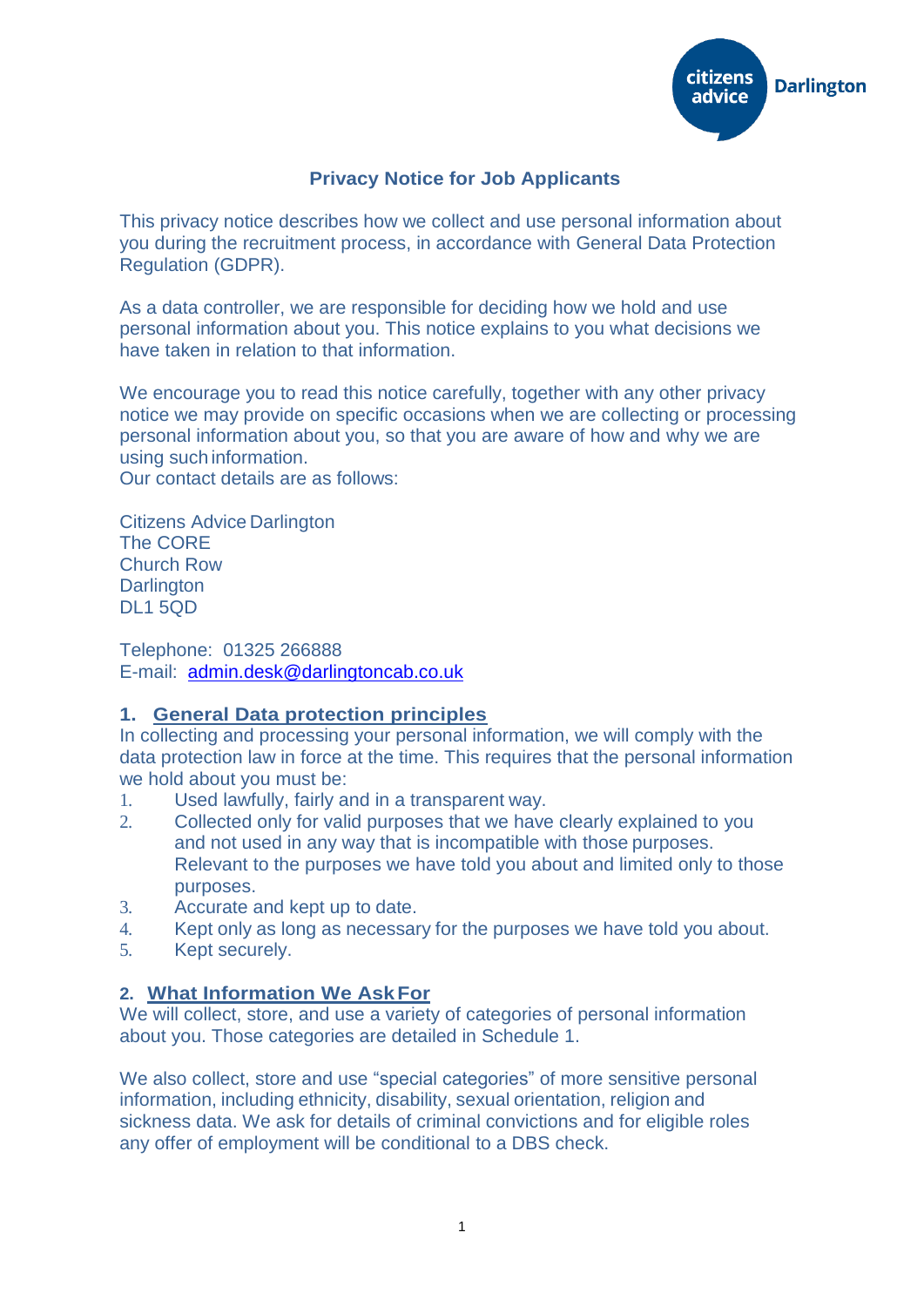# **3. How and Why We Use Your Information**

We process data about your ethnicity, age, gender, and disability, sexual orientation, religion in order to produce statistics and ensure compliance with Equality Act obligations, including making reasonable adjustments for disability at interview. All other data is processed for the purposes of contacting you to progress your application and assessing your suitability for employment.

If you fail to provide the requested information on your application form it may affect the progress your application. Failure to complete the diversity monitoring section of the application will not affect your application.

In most cases the lawful basis for processing will be for the purpose of entering into a contractual arrangement with you. Where we use your personal information to pursue our legitimate interests, we will only do so provided your interests and fundamental rights do not override those interests.

## **Change of purpose**

We will only use your personal information for the purposes for which we collected it, unless we reasonably consider that we need to use it for another reason and that reason is compatible with the original purpose. If we need to use your personal information for an unrelated purpose, we will notify you and we will explain the legal basis which allows us to do so.

Please note that we may process your personal information without your knowledge or consent, in compliance with the above rules, where this is required or permitted by law.

## **4. Source of Personal Data**

The data subject is the source of the data process, with the following exceptions. Shortlisting score, test scoring, and interview notes and scores are generated by the interview panel. Reference information about you is provided by referees that you nominate.

## **Your duty to inform us of changes**

It is important that the personal information we hold about you is accurate and current. Please keep us informed if your personal information changes during your working relationship with us.

## **5. Storing Your Information**

## **a. Data security**

We have put in place appropriate security measures to prevent your personal information from being accidentally lost, used or accessed in an unauthorised way, altered or disclosed. In addition, we limit access to your personal information to those employees, agents, contractors and other third parties who have a business need to know. They will only process your personal information on our instructions and they are subject to a duty of confidentiality.

We have put in place procedures to deal with any suspected data security breach and will notify you and any applicable regulator of a suspected breach where we are legally required to do so.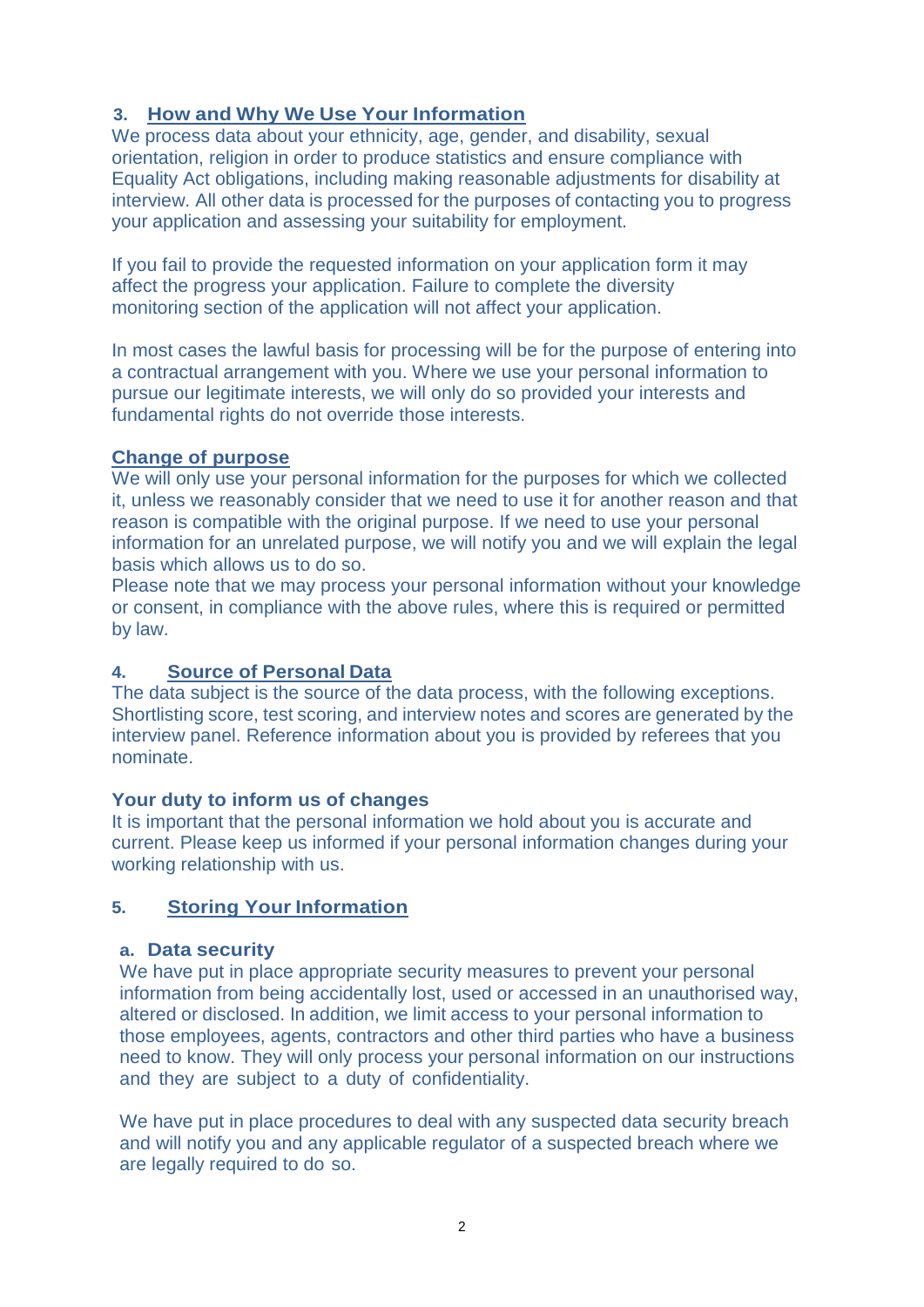### **b. Retention Schedule**

All data relating to unsuccessful applicants is retained for 1 year after the end of the recruitment campaign. This retention period is required by the Citizens Advice Membership scheme. The data relating to applicants who commence employment is transferred into a personnel file and retained for 6 years after the end of employment.

Records relating to a DBS application are kept until the DBS certificate is issued. We will require you to show us your DBS certificate, however no photocopies will be taken or record kept of the result. A record of the check (not the result) will be kept for 3 years as part of the rechecking schedule.

### **6. Sharing Your Information**

The recruitment process is administered by the HR Officer, or a substitute employee with delegated authority to administer the recruitment process. We will not normally share your data outside of the limited group of persons involved in the recruitment process.

A small number of our positions are based at and funded by external organisations. They may be involved in the recruitment process and on occasions we may need to provide them with limited data. We will inform you if this happens.

Darlington MIND is our counter-signatory for DBS checks and all DBS applications are processed via them. If any convictions are recorded the data will be shared with the CEO and may be shared with the line manager, Trustees, Citizens Advice, and insurers as part of a risk assessment.

## **7. Your rights in connection with personal information**

Under certain circumstances, the law grants you specific rights. These are summarised below. Please note that your rights may be limited and subject to restrictions in certain situations:

- **Request access** to your personal information (commonly known as a "data subject access request"). This enables you to receive a copy of the personal information we hold about you and to check that we are lawfully processing it.
- **Request correction** of the personal information that we hold about you. This enables you to have any incomplete or inaccurate information we hold about you corrected.
- **Request erasure** of your personal information. Where the processing is based on your consent and you withdraw consent, or where the personal data is no longer necessary in relation to the purpose for which it was originally collected we will erase your personal information. We reserve the right to determine whether we have a legitimate reason for keeping the data.
- **Object to processing** of your personal information where we are relying on a legitimate interest (or those of a third party) and there is something about your particular situation which makes you want to object to processing on this ground. You also have the right to object where we are processing your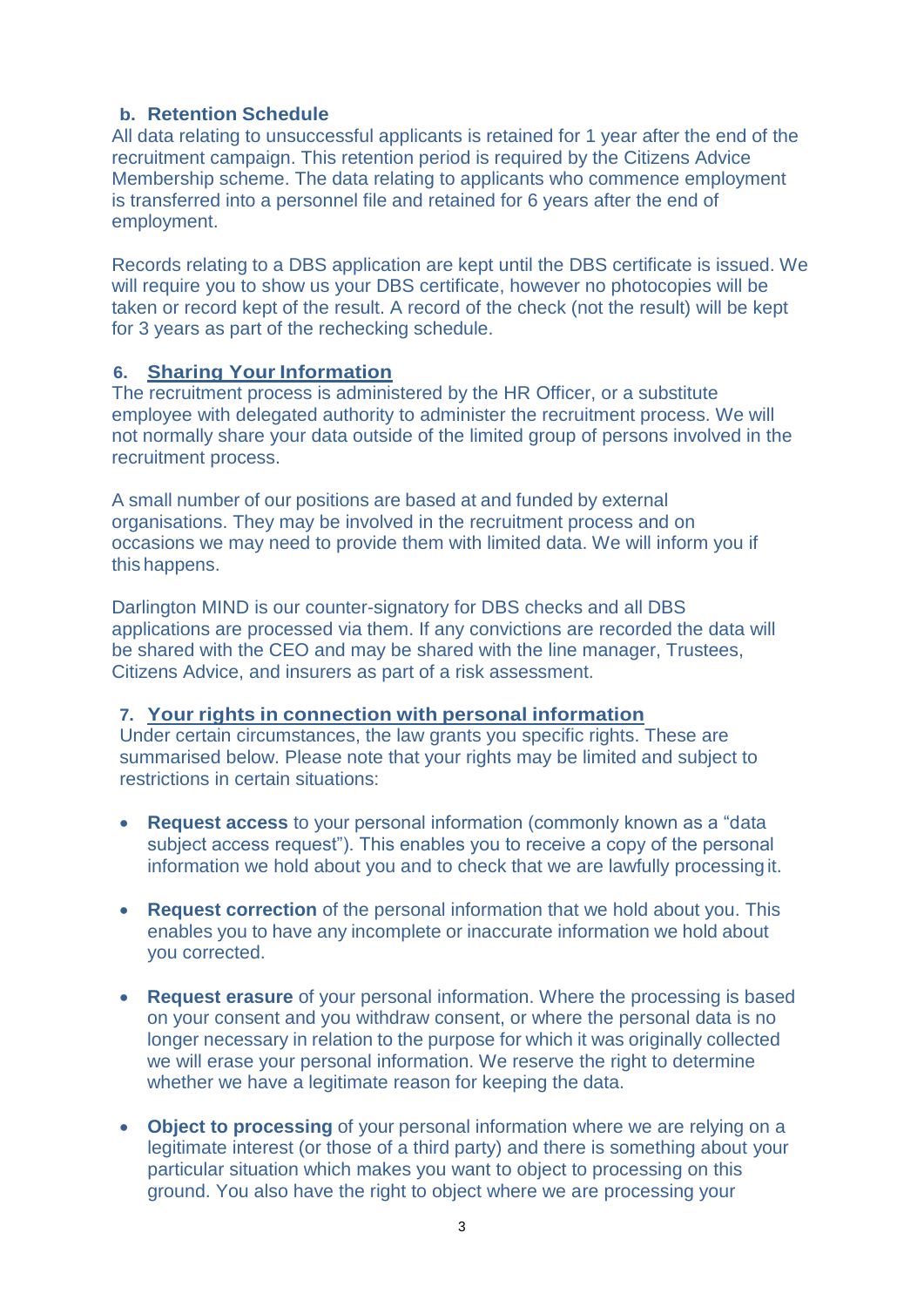personal information for direct marketing purposes.

- **Request the restriction of processing** of your personal information. This enables you to ask us to suspend the processing of personal information about you, for example if you want us to establish its accuracy or the reason for processing it.
- **Request the transfer** of your personal information to another party.
- **Right tolodge a complaint to**the Information Commissioners' Office if you believe that we have not complied with the requirements of theGDPR with regard to your personal data.

If you want to review, verify, correct or request erasure of your personal information, object to the processing of your personal data, or request that we transfer a copy of your personal information to another party, please contact the CEO.

#### **8. Complaints to the ICO**

You have the right to make a complaint at any time to the Information Commissioner's Office (ICO), the UK supervisory authority for data protection issues.

#### **9. Changes to this privacy notice**

We reserve the right to update this privacy notice at any time, and we will provide you with a new privacy notice when we make any substantial updates. We may also notify you in other ways from time to time about the processing of your personal information.

If you have any questions about this privacy notice, please contact the CEO at [admin.desk@darlingtoncab.co.uk](mailto:info@cawandsworth.org)